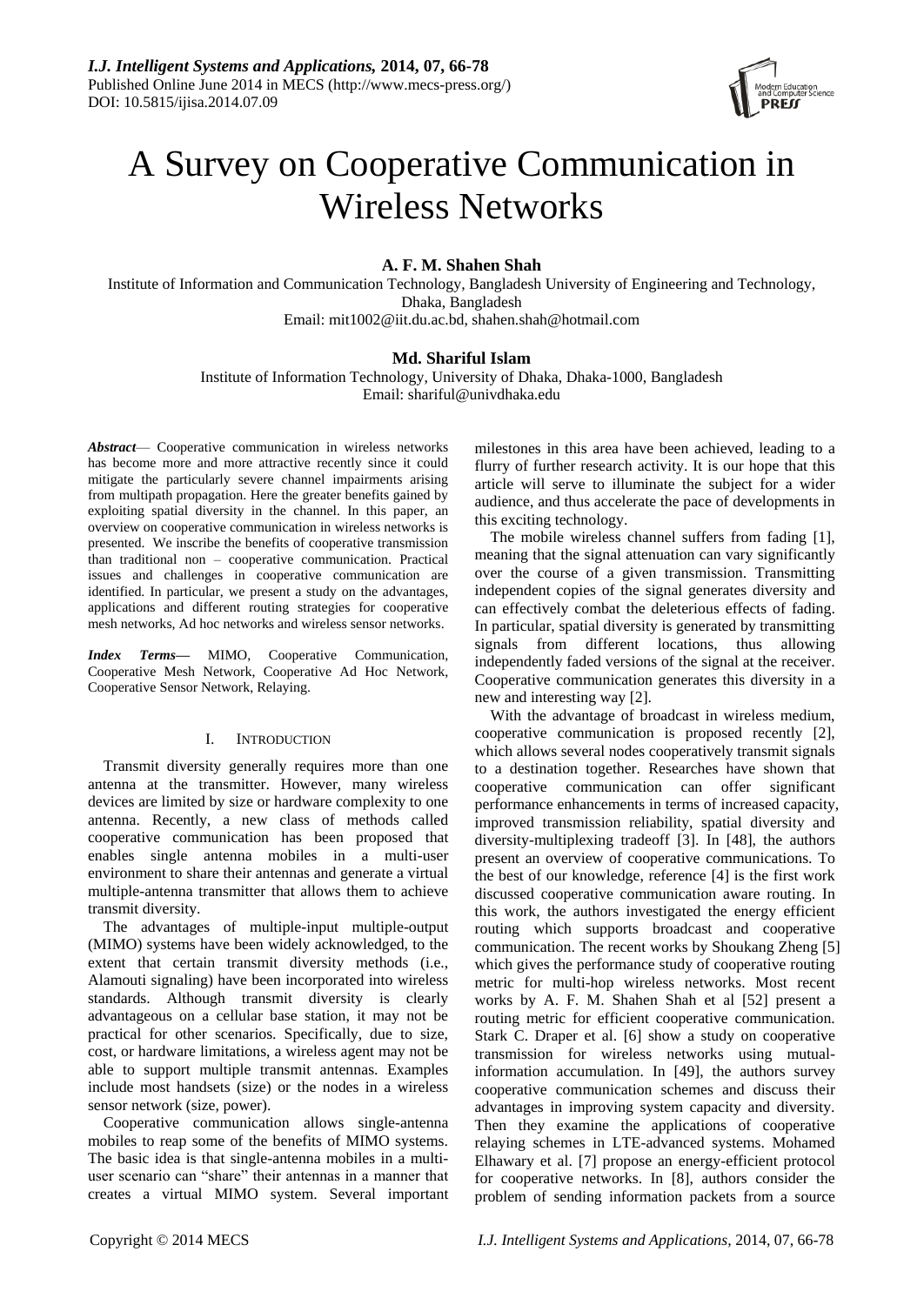node to a destination node using a network of cooperating wireless relays to minimize the total energy consumption. Cooperative routing provides efficiency in Ad hoc networks, wireless mesh networks and wireless sensor networks. Min Sheng et al. [9] give small world based cooperative routing protocol for large scale wireless Ad Hoc networks. Recently Zhiguo Ding et al. [10], Cross-Layer Routing is studied Using Cooperative Transmission in Vehicular Ad-hoc Networks. Youngchul Sung et al. [11] provide cooperative routing for distributed detection in large sensor networks. A crosslayer cooperative method for IEEE 802.16 mesh networks is suggested by [12]. Christian Ibars et al. [13] increase the throughput [14] of wireless mesh networks with cooperative techniques.

However, we provide an overview on cooperative communication and comparison with traditional noncooperative communication. Advantages, applications, routing strategies for cooperative wireless mesh networks, Ad hoc networks and wireless sensor networks are also presented in this paper.

The rest of the paper is organized as follows. In Section II, an overview of Cooperative Communication is given. In Section III, Cooperative routing in Wireless Mesh Networks is described. The Cooperative routing strategies in ad hoc networks is carried out in Section IV. Cooperative Routing in Wireless Sensor Networks is presented in Section V. Finally, we conclude the paper in Section VI.

#### II. COOPERATIVE COMMUNICATION: AN OVERVIEW

#### *2.1 Cooperative Communication*

With the advantage of broadcast in wireless medium, cooperative communication is proposed recently [2], which allows several nodes cooperatively transmit signals to a destination together. Researches have shown that cooperative communication can offer significant performance enhancements in terms of increased capacity, improved transmission reliability, spatial diversity and diversity-multiplexing tradeoff [16-19].

Cooperative communication typically refers to a system where users share and coordinate their resources to enhance the information transmission quality. It is a generalization of the relay communication, in which multiple sources also serve as relays for each other [50]. For a preliminary explanation of the ideas behind cooperative communication, we refer the reader to Fig. 1. This figure shows two mobile agents communicating with the same destination. Each mobile has one antenna and cannot individually generate spatial diversity. However, it may be possible for one mobile to receive the other, in which case it can forward some version of "overheard" information along with its own data. Because the fading paths from two mobiles are statistically independent, this generates spatial diversity.



Fig. 1. Cooperative communication

In the figures we use icons resembling base stations or handsets, but this is only a convenient graphical representation. The idea of cooperation is general, and perhaps even more suitable to ad hoc wireless networks and wireless sensor networks than cellular networks.

In cooperative wireless communication, we are concerned with a wireless network, of the cellular or ad hoc variety, where the wireless agents, which we call users, may increase their effective quality of service (measured at the physical layer by bit error rates, block error rates, or outage probability) via cooperation.



Fig. 2. In cooperative communication each mobile is both a user and a relay

In a cooperative communication system, each wireless user is assumed to transmit data as well as act as a cooperative agent for another user (Fig. 2). In a relay system, sources first transmit their data to the relay nodes (RNs). Each RN then processes and forwards its received data information to the destination nodes following some cooperation protocols. With the received signal from the RNs, the destinations decode the data from their corresponding sources [49].

Cooperation leads to interesting trade-offs in code rates and transmit power. In the case of power, one may argue on one hand that more power is needed because each user, when in cooperative mode, is transmitting for both users. On the other hand, the baseline transmits power for both users will be reduced because of diversity. In the face of this trade-off, one hopes for a net reduction of transmit power, given everything else being constant.

Similar questions arise for the rate of the system. In cooperative communication each user transmits both his/her own bits as well as some information for his/her partner; one might think this causes loss of rate in the system. However, the spectral efficiency of each user improves because; due to cooperation diversity the channel code rates can be increased. Again a tradeoff is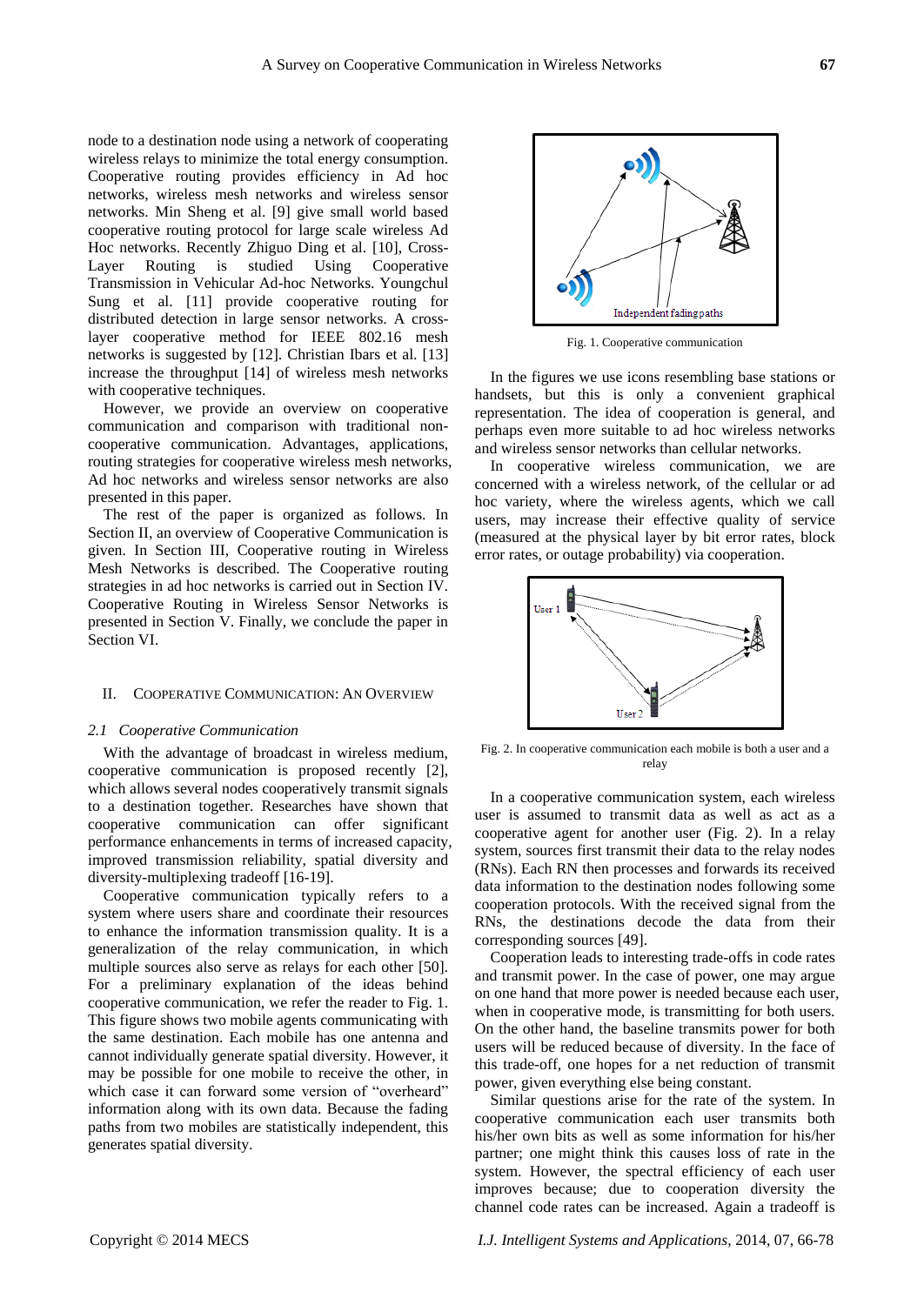observed. The key question, whether cooperation is worth the incurred cost, has been answered positively by several studies.

One may also describe cooperation as a zerosum game in terms of power and bandwidth of the mobiles in the network. The premise of cooperation is that certain (admittedly unconventional) allocation strategies for the power and bandwidth of mobiles lead to significant gains in system performance. In the cooperative allocation of resources, each mobile transmits for multiple mobiles [2].

#### *2.2 Historical Background*

The basic ideas behind cooperative communication can be traced back to the groundbreaking work of Cover and El Gamal on the information theoretic properties of the relay channel [16]. This work analyzed the capacity of the three-node network consisting of a source, a destination, and a relay. It was assumed that all nodes operate in the same band, so the system can be decomposed into a broadcast channel from the viewpoint of the source and a multiple access channel from the viewpoint of the destination (Fig. 3). Many ideas that appeared later in the cooperation literature were first exposited in [16].



Fig. 3. The relay channel

However, in many respects the cooperative communication we consider is different from the relay channel. First, recent developments are motivated by the concept of diversity in a fading channel, while Cover and El Gamal mostly analyze capacity in an additive white Gaussian noise (AWGN) channel. Second, in the relay channel, the relay's sole purpose is to help the main channel, whereas in cooperation the total system resources are fixed, and users act both as information sources as well as relays. Therefore, although the historical importance of [16] is indisputable, recent work in cooperation has taken a somewhat different emphasis [2].

# *2.3 Benefits of cooperative transmission*

From the perspective of the network, cooperation can benefit not only the nodes involved, but the whole network in many different aspects. For illustration purposes, we choose to explain only a few potential benefits below [20].

*(1) Higher spatial diversity* 

In this example, Fig. 4 shows a small network of four nodes. If the channel quality between nodes S and D degrades severely (e.g., due to shadow or small-scale fading), a direct transmission between these two nodes may have an intolerable error rate, which in turn leads to retransmissions. Alternatively, S can use spatial diversity by having a relay R1 overhear the transmissions and then forward the packet to D as discussed above. The source S may resort to yet another terminal R2 for help in forwarding the information, or use R1 and R2 concurrently. Similar ideas apply to larger networks as well. Therefore, compared with direct transmission, the cooperative approach enjoys a higher successful transmission probability. We note here that cooperative communications has the ability to adapt and to mitigate the effects of shadow fading better than MIMO since, unlike MIMO, antenna elements of a cooperative virtual antenna array are separated in space and experience different shadow fading*.*



Fig. 4. a) Cooperation in a network; b) illustration of the delay and throughput improvement achieved by cooperation in the time domain

#### *(2) Higher throughput-lower delay*

At the physical layer, rate adaptation is achieved through adaptive modulation and adaptive channel coding. Many MAC protocols have introduced rate adaptation to combat adverse channel conditions. For instance, when a high channel error rate is encountered due to a low average SNR, the wireless LAN standard IEEE 802.11 switches to a lower transmission rate so as to guarantee a certain error rate. The power of cooperation is evident when it is applied in conjunction with any rate adaptation algorithm. In Fig. 4a, specifically, if Rate2 and Rate3 are higher than Rate1 such that the total transmission time for the two-hop case through R2 is smaller than that of the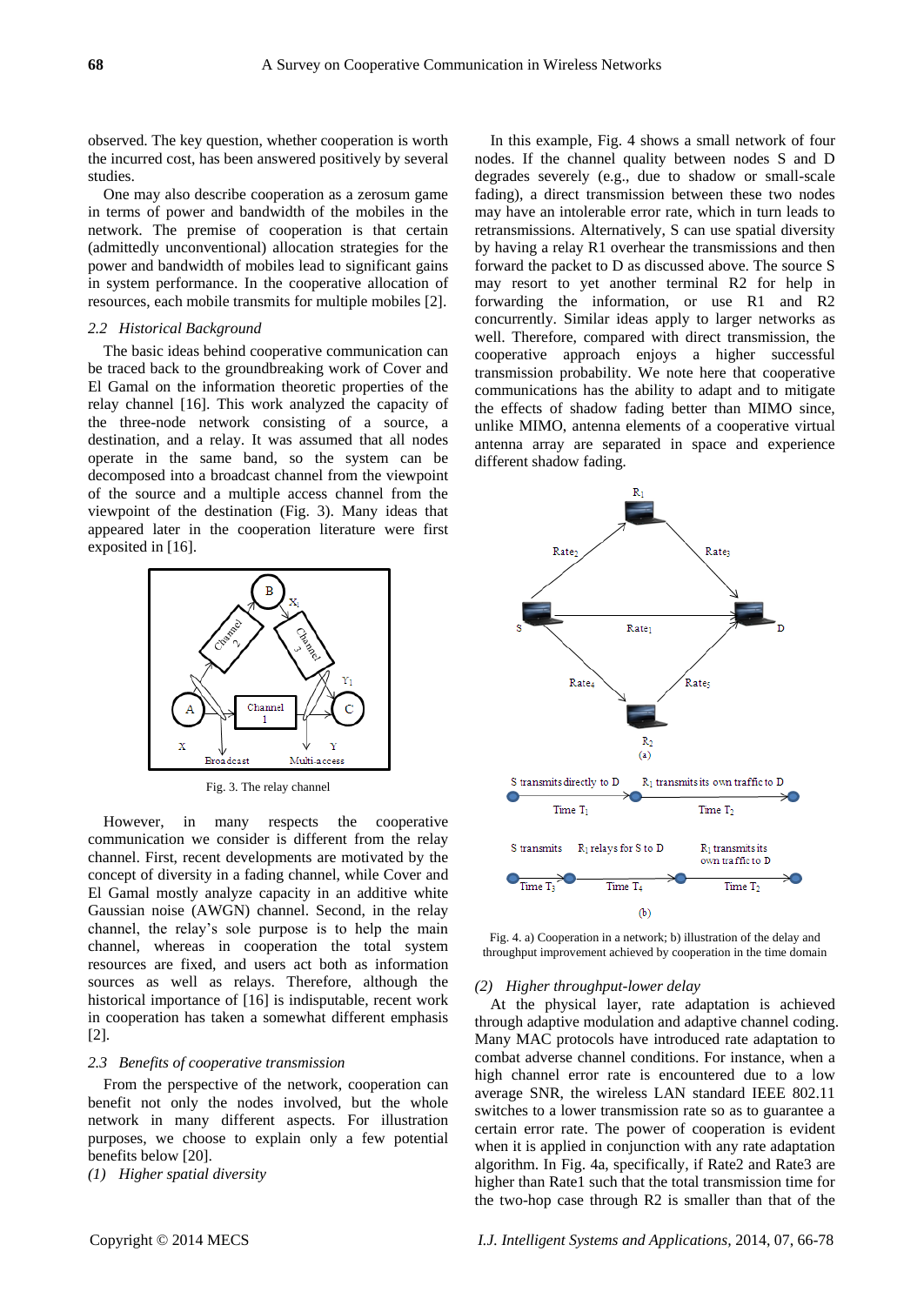direct transmission, cooperation readily outperforms the legacy direct transmission, in terms of both throughput and delay perceived by the source S. Furthermore, for relays such as R1 and R2, it turns out that their own individual self-interest can be best served by helping others. As further illustrated in Fig. 4b, the intermediate node R1 that cooperates enjoys the benefit of lower channel-access delay, which in turn can be translated into higher throughput. It is worthwhile to note that Fig. 4b also draws a rough analogy with the cooperative scheme discussed above and illustrates that rate adaptation can further improve the benefits of cooperation in a network setting.

#### *(3) Lower power consumption and lower interference*

The diversity, error rate, and throughput gains obtained through cooperation can be traded in for power savings at the terminals. Alternatively, cooperation leads to an extended coverage area when the performance metric (error rate, throughput, etc.) is fixed. The advantage of cooperation also leads to reduced interference when the network is deployed in a cellular fashion to reuse a limited bandwidth. With the improvement of throughput, we can reduce the average channel time used by each station to transfer a certain amount of traffic over the network. Therefore, the signal- to-interference ratio (SIR) between proximal cells using the same channel can be reduced, and a more uniform coverage can be achieved. As wireless network deployments become ever denser, a reduction of SIR will directly lead to a boost in network capacity. Indeed, the problem of dense deployment has already been reported for IEEE 802.11 b/g networks, which have only three no overlapping channels.

# *(4) Adaptability to network conditions*

The cooperative communication paradigm allows wireless terminals to seamlessly adapt to changing channel and interference conditions. The choice of relays, cooperation strategy, and the amount of resources available for cooperation can be opportunistically decided. For example, in Fig. 4a, if the source S has some information about the current channel gains, packet-loss rates, traffic conditions, interference, or remaining battery energy of nodes in the network, it may choose to transmit its information directly to its destination D, using R1 or R2 or both in a cooperative fashion, depending on which transmission mode results in better performance (in terms of error rates, throughput, or power). This way, a surplus of resources such as battery energy or bandwidth at a particular node can be utilized by other nodes in the network in a manner that will benefit everyone, including the relay node itself. Although originating from physicallayer cooperation, all the aforementioned benefits cannot be fully realized until proper mechanisms have been incorporated at higher protocol layers (e.g., MAC, network) and the necessary information is made available from the lower layer (e.g., PHY). Indeed, a cross-layer approach has to be followed to reap all the benefits of cooperation. As we illustrate via the cooperative MAC protocol described in the following section, an additional three-way handshake procedure and a new signaling message have to be introduced to the MAC layer, and

information on channel conditions for related wireless links should be made available to the upper layers so that the cooperation can be fully enabled. Another example of a cross-layer approach to cooperation, which involves interaction between the application layer and the physical layer, is provided in form transmission of video signals over wireless links.

#### *(5) When a packet is not received at the destination*

Normally, in ARQ protocols, when a packet is not received at the Destination (or received with error), the following happens: (i)The packet is lost (discarded), (ii)An ACK is NOT generated from the Destination, (iii)The Source will retransmit the packet later.

With Cooperative Communication, when a packet is not received at the Destination (or received with error), the following happens: (i)The packet is lost (discarded), (ii)An ACK is NOT generated by the Destination, (iii)A relay node that successfully overheard the packet may relay this to the Destination, (iv)The Source will retransmit if there no successful relay.

# III. COOPERATIVE ROUTING IN WIRELESS MESH **NETWORKS**

A wireless mesh network composed of heterogeneous nodes, ranging from energy constrained mobile devices to high performance fixed nodes [21]. The convergence of heterogeneous wireless networks is a movement in the growth of wireless networks. A new architecture for network convergence, named Wireless Cooperative Mesh Network, is proposed to explain such rising problems in convergence like transmission mode selection, load balancing, routing and handover. The new architecture is based on the structure of Wireless Mesh Networks (WMNs), and cooperative communication is also employed to optimize its structure and improve its dedication. It can therefore get hold of compensation of both the Mesh technology (high spectrum efficiency and dynamic self-organization) and cooperative communication (high diversity gain and high energy efficiency). Although the merits of cooperative relaying in a small isolated wireless network composed of one single source-relay destination hop has been explored sufficiently, there are still many challenges when cooperative diversity is to be used in large-scale wireless mesh networks [21].

#### *3.1 Overview of Cooperative Mesh Network*

Mesh structure and cooperative communications are employed to further optimize the structure and upgrade the performance. The architecture is shown in Fig. 5. First of all, the wireless Mesh backbone is formed by Mesh routers, and then the wireless Mesh user network is formed by users. Users have to access the wireless Mesh backbone to get service. Users close to the Mesh routers are connected directly to the wireless Mesh backbone, while those, which are far away from the Mesh routers, are connected to the wireless Mesh backbone through multi-hop.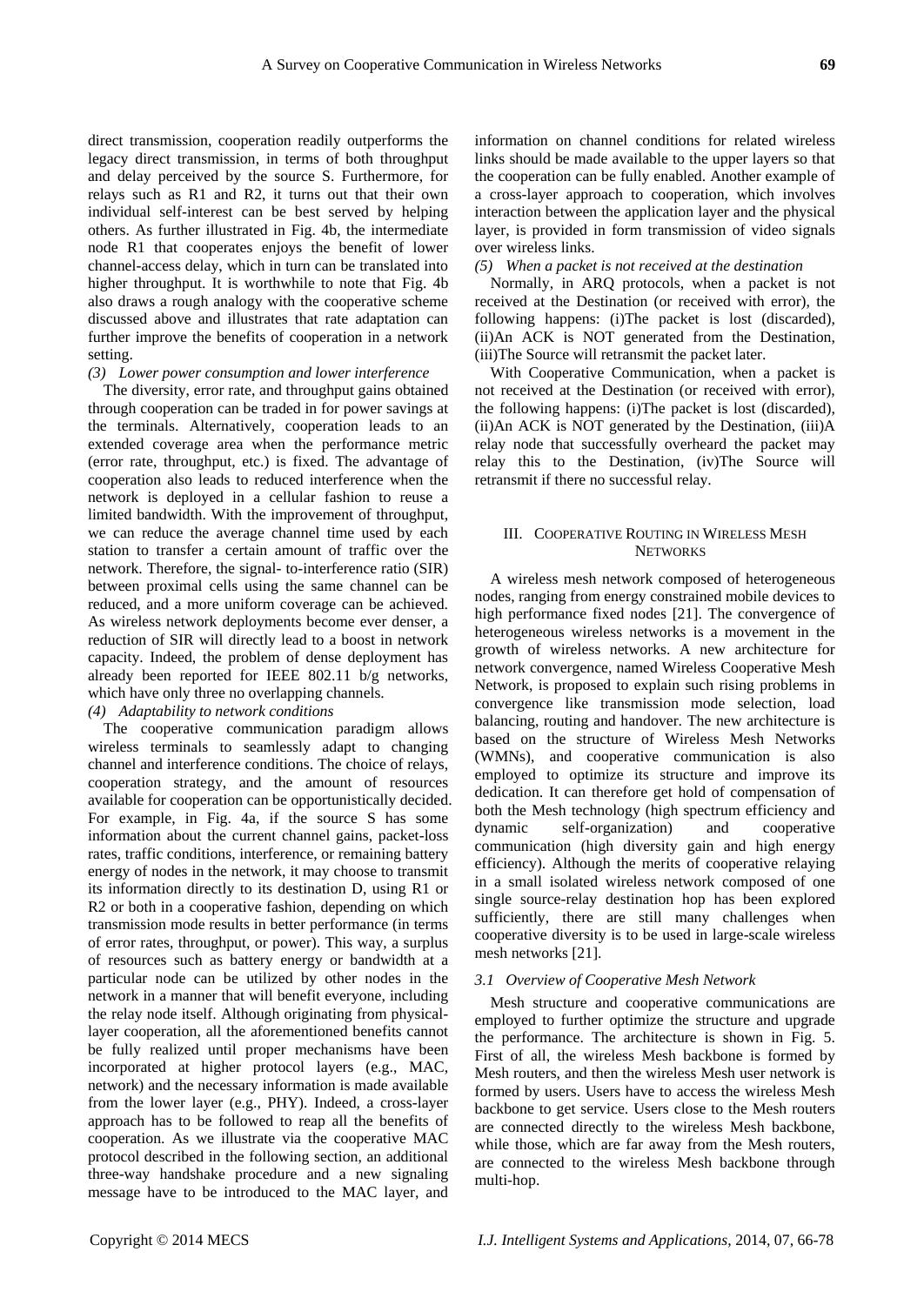*3.2 Advantages of wireless cooperative mesh network*

The foremost advantages of wireless cooperative mesh network include the following:



Fig. 5. Wireless Cooperative Mesh Network

**(1) Load balancing:** Load balancing is one of the major problems in convergent networks. Nodes near the centre of the network bear more forwarding services than those near the margin of the network [22]. For this reason the nodes near the centre of the network to use up their energy very fast and make the node density around the centre lower, that will therefore cause the load of other nodes in this area to turn into heavier and form a vicious circle. This kind of regional reduction of node density will not only result in the partition of the network, but also affect the services in progress and reduce the network throughput. Therefore, the problem of load balancing in convergent networks requires in-depth study. In the Wireless Cooperative Mesh Network there are multiple backup paths, instead of only one path, are searched [22].

**(2) Routing:** In cooperative mesh network, there are infrastructures laid beforehand, as well as some fixed relay nodes which are more capable in computing and storage [22]. These relay nodes, that have full or partial purpose of a BS, can gather the location information of nodes and the topology information of the network surrounded by certain coverage region, and can thus assist the computing of routing and the selection of paths. Therefore, in the design of the routing mechanism of convergent networks, these nodes should be made full use of [22]. In this way, the distributed routing is combined with the relay-assisted routing to enhance the network performance.

**(3) Handover:** For instance, group handover necessities are produced at the time trains, buses or other vehicles are on the way. However rising residual capacity can resolve the problem, this will reason why a waste of network resources and boost the call blocking rate. Cooperative handover can be employed to solve the problem. The basic idea of cooperative handover is to balance the load through the utilization of cooperative communications. Conventional handover approach is come across with a problem to choose between received signal strength and cell blocking rate. In the Wireless Cooperative Mesh Network, the only criterion of handover is to access the adjacent cell which bears the lightest load, and cooperative multi-hop is employed to ensure the reliability of handover. The MS initiates the handover requirement, and then the cell, which bears the lightest load, computes the routing information and determines the path for the MS (i.e., designates relays to provide routing for the MS) according to the connection status of the network and at the meanwhile allocates corresponding bandwidth [22]. As well, wireless routers can be permanent on vehicles to serve as the handover requisite agent for set of services.

#### *3.3 Applications*

The paper [23] presents the Eurecom testbed OpenAirMesh, which is an experimental real-time hardware and software platform for cooperative mesh networks. This effort can be seen as a mock standard for realistic experimentation purposes which retains the salient features of a real radio system, without all the required mechanisms one would find in a standard used in deployment of commercial networks. One major application of OpenAirMesh platform is the demonstration of rapidly-deployable broadband ad hoc communications systems for public safety units in interventions natural hazards and industrial accidents.

### *3.4 State-of-the-art routing strategies in cooperative WMN*

Liping Wang et al. [21] model and estimate two cGeorouting schemes which is Cooperative- Random Progress Forwarding (C-RPF) and Cooperative-Nearest with Forward Progress (C-NFP).cGeo-routing significantly increases the average transport capacity for a single hop in well-connected mesh networks, and the gain increases with the transmitted signal-to noise ratio (SNR).

In geographic routing, each node selects the next-hop node based on its own position and the positions of its neighbors and the destination. Finding a route in such a hop-by-hop way avoids high routing overhead and therefore achieves scalability. It is one of the major reasons for using this type of network [21]. In [21], authors focus on cooperative geographic routing (cGeorouting). The integration of cooperative transmission and geographic routing is to exploit cooperative diversity in mesh networks.

To gain cooperative diversity in wireless mesh networks the traditional Geo-routing included and proposed a cooperative geographic routing (cGeo-routing) strategy, which allows cooperative relaying in each hop. With this strategy, the sender S currently holding the packet selects one of its neighbors as a cooperative relay R, and then R selects one of its neighbors as a receiver V. The transmission in every sender relay- receiver (S-R-V) hop follows a selective decode-and forward (DF) relaying scheme. If direct transmission from S to V achieves higher data rate, S sends the packet directly to V. Otherwise, DF cooperative relaying among SR- V is performed. Finally, V combines the signals received respectively from S and R to decode the packet.

cGeo-routing gains lower single-hop throughput than its corresponding Geo-routing scheme. The average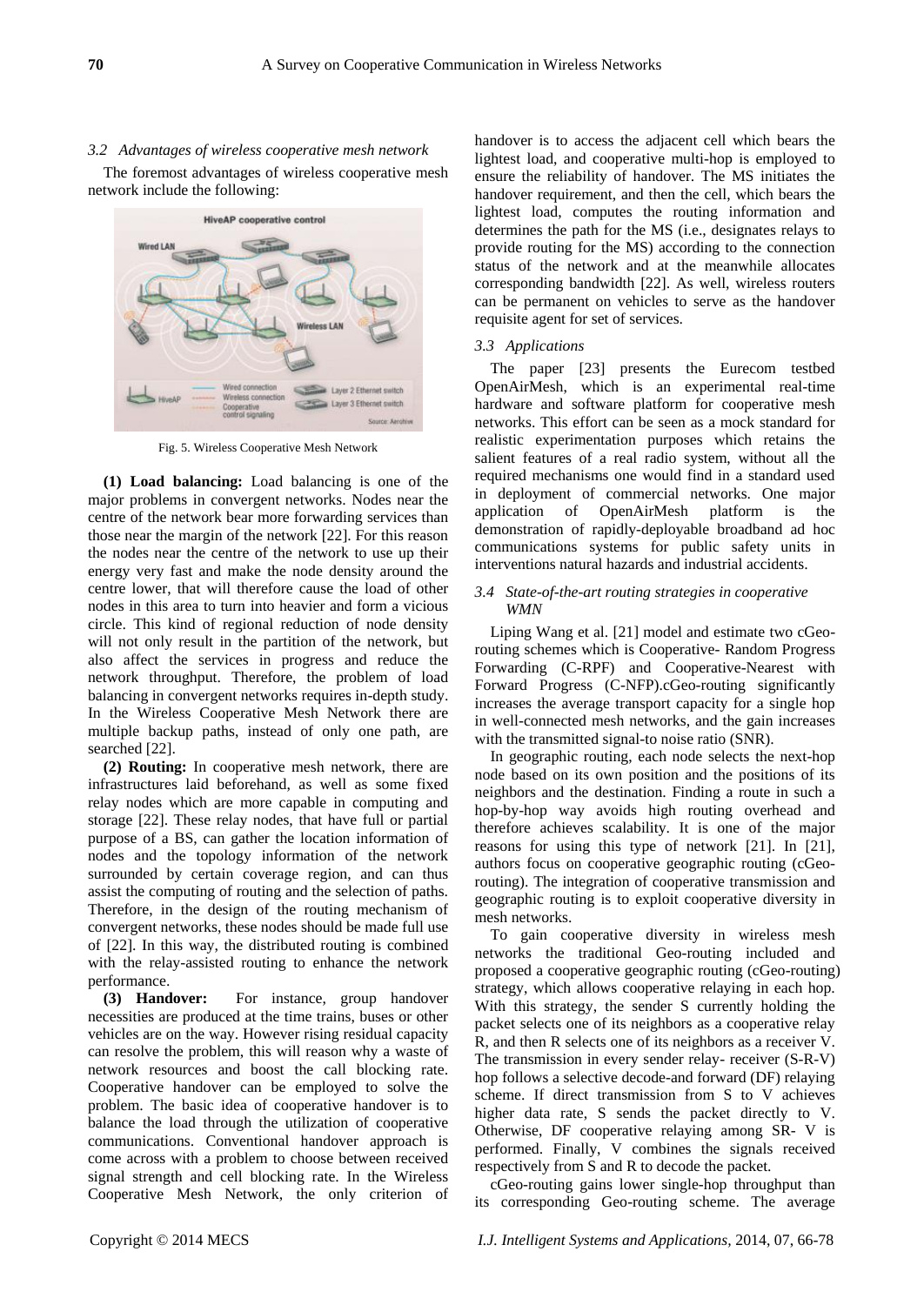transport capacity of a cGeo-routing scheme is significantly higher than that of its corresponding Georouting scheme.

Christian Ibars et al. [24] describe two cooperative strategies are proposed: opportunistic relaying, and partial decoding. Authors proposed a method to integrate cooperative techniques in wireless mesh networks in order to increase their throughput. Mainly, two cooperative strategies are proposed: opportunistic relaying, and partial decoding

In the proposed system, cooperative techniques are used to establish virtual links among nodes in the wireless backhaul. The purpose of virtual links is to hide cooperative strategies from the network layer, so that traditional (noncooperative) routing protocols can be used. Inside a virtual link, which is distinct by the carrier sensing and connectivity regions, nodes cooperate using opportunistic relaying or partial decoding. The end-to-end performance of the cooperative backhaul was evaluated in terms of throughput and outage probability [24]. A wireless backhaul with a linear topology was estimate, in cooperation for line of sight and non-line of sight propagation.

The study is based on cross-layer problem of combining routing and cooperative diversity in multi-hop, bandwidth constrained, networks with dedicated multiple access. Cooperative diversity is implemented using Selection Cooperation. However, if cooperative diversity is incorporated into the route selection algorithm, the number of required hops decreases and significant gains are possible [23]. A natural and also simple, selective implementation of cooperative diversity into one-hop systems has analogous performance to the further complex routing algorithms. Including the search for cooperative nodes into the dynamic route search, however, does further increase flow rates by decreasing the average number of hops and thus decreasing the required bandwidth expansion [25]. Here Dynamic Cooperative Routing is used. Dynamic Cooperative Routing simultaneously combines Dynamic Routing with Cooperation: the optimal path is chosen together with the cooperative partners. Because of Dynamic Routing, the Dynamic Cooperative Rate  $R^{DCR}$  is the maximum of the rates achieved with different hops:

$$
R^{DCR} = \max\{R^1; R^2; \dots; R^{M+1}\}\tag{1}
$$

Distinguishing Dynamic Routing, however, R *DCR* is achieved with Cooperation potentially included in each hops, i.e., for every possible permutation of hops, the algorithm outfit Smart Cooperation along each hop.

In [26] a new cooperative communications method (CCM) for the IEEE802.16 mesh mode. CCM devise a novel algorithm for deciding on cooperation nodes, which look upon as both channel state of physical layer and overhead on MAC layer. It also adopts a new scheme to schedule minislots and coordinate the transmission from the source node to cooperation nodes and the transmission from cooperation nodes to the destination node. CCM can select optimal cooperation nodes according to dynamic network scenarios, and in turn

increase the channel capacity and improve the system performance.

### IV. COOPERATIVE ROUTING STRATEGIES IN AD HOC **NETWORKS**

In a mobile ad hoc network, mobile nodes are dynamically and arbitrarily located and they communicate with each other through one or more relaying mobile terminals [27].

A Routing protocol is used to discover routes between nodes. The primary goal of an Ad hoc network routing protocol is to establish a correct and efficient route between a pair of nodes so that messages could be delivered properly. Route construction should be done with a minimum of overhead and bandwidth consumption. In [28], the authors provided an overview of eight different protocols by presenting their characteristics and functionality, and then gave a comparison and discussion of their respective merits and drawbacks.

In [29], several multihop routing schemes, such as 'selection based on Pathloss' and 'selection based on minimal transmission power', were proposed and evaluated. In those strategies certain mobile terminals that have good communication links with the base station were used to act as relay nodes for those that do not have. Relaying via wireless terminals can have a significant impact on transmission power, SIR, and the proportion of content. This is mainly due to the fact that the signals only have to travel through shorter distances and/or improved line-of-sight paths.

On the other hand, cooperative diversity has become more and more attractive recently since it could mitigate the particularly severe channel impairments arising from multipath propagation [30], where sets of terminals relay signals for each other to create a virtual antenna array, trading off the costs-in power, bandwidth, and complexity-for the greater benefits gained by exploiting spatial diversity in the channel. By contrast, classical network architectures only employ point-to- point transmission and thus forego these benefits [17].

Therefore, cooperative diversity can provide full spatial diversity, as if each terminal had as many transmit antennas as the entire set of cooperating terminals. Such diversity gains translate into greatly improved robustness to fading for the same transmit power, or substantially reduced transmission power for the same level of performance [31].

#### *4.1 Overview of Cooperative Ad hoc Network*

Ad hoc wireless networks consist of wireless nodes that can communicate with each other in the absence of a fixed infrastructure [32]. Ad hoc networks, defined in a manner in which the network nodes are organized to provide pathways for data to be routed from the user to and from the desired destination. Fortunately, cooperative communication, a new paradigm for wireless communication, has emerged, where wireless nodes cooperate with each other in their transmissions to form a longer transmission link [33]. Meanwhile, as a new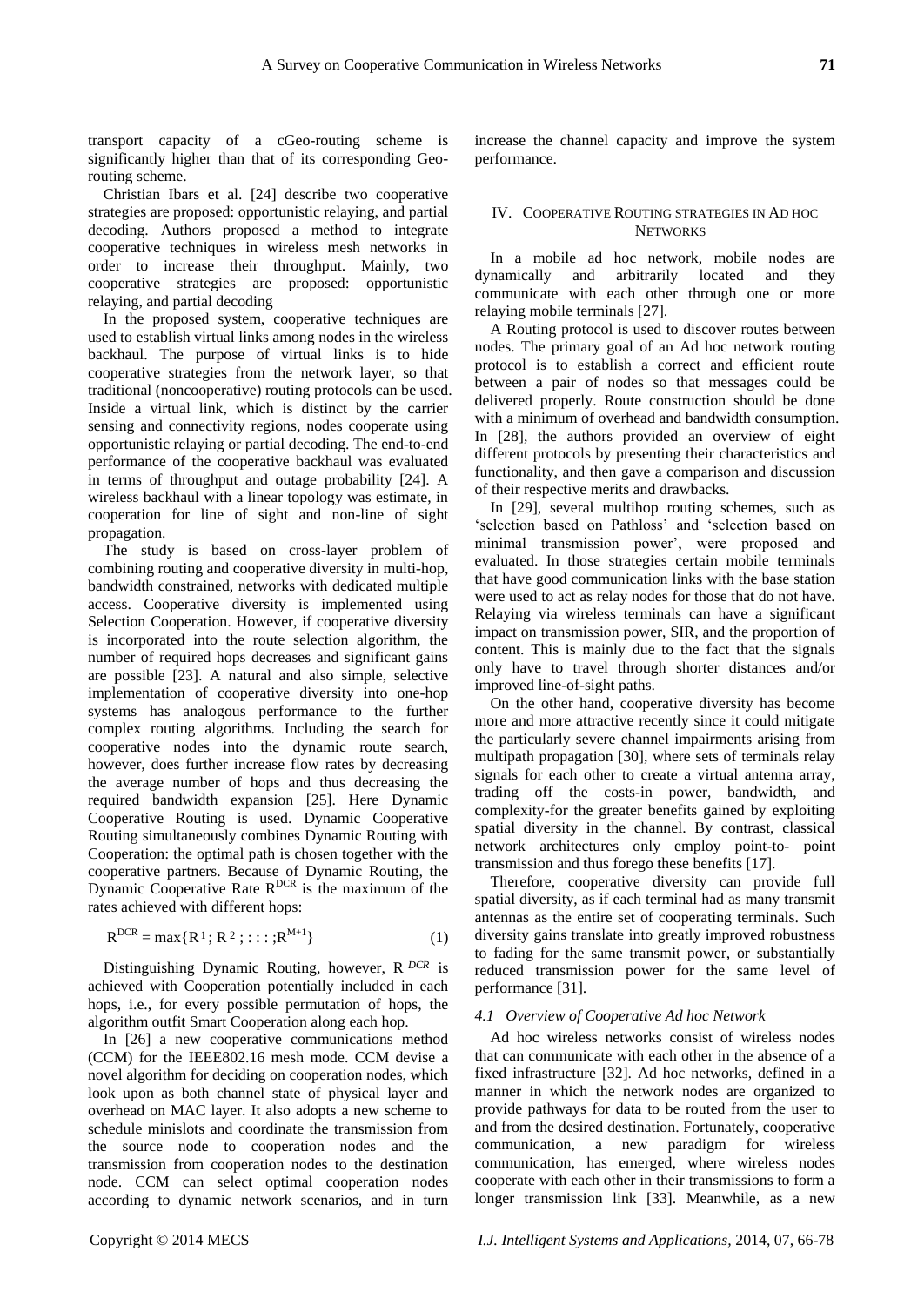research area, cooperative transmission has attracted much attention as an effective technique to combat multipath fading, enhance receiver reliability and achieve better energy efficiency of wireless communication systems in ad hoc network.



Fig. 6. Multihop Routing

This is the simple cooperative routing example. Suppose there are 5-node wireless ad hoc network, where S is the source and D is destination nodes, respectively. In Fig. 6 shows multihop routing, where information is transferred from one node to another until target is achieved.



Fig. 7. Cooperative Routing

Suppose we can go through optimal multi hop path based on some routing scheme from S to D is through node 1. At the same time, node 2 and 3, which are also located within the transmission radius of S to 1, receive the information transmitted from S at no additional cost. Then in the second step, cooperation between node 1, 2 and 3 will form transmission side diversity, which will consume lower power. Here it is assumed that each node can participate in cooperative transmission after it has completely received the information.

### *4.2 Advantages of Cooperative Ad Hoc Networks*

The principal advantages of a cooperative Ad hoc network include the following:

(1) They do not require infrastructure and promise greater flexibility, lower operating cost, higher throughput and better coverage [31].

(2) More recently, it is shown that cooperative communication can provide increase capacity and power savings in ad-hoc networks [34].

(3) In cooperative wireless networks, the nodes may help each other by opportunistic overhearing, combining and error correcting the source packets prior to forwarding. The operation of store-and-forward can be executed through medium access control (MAC) protocols [35].

(4) In most wireless Ad hoc networks, the nodes compete for access to shared wireless medium, often resulting in collisions (interference). Using cooperative wireless communications improves immunity to interference by having the destination node combine selfinterference and other-node interference to improve decoding of the desired signal.

(5) The transmission time can be less in cooperative communication.

(6) Cooperative Ad hoc network provide Cooperative diversity. Cooperative diversity is a cooperative multiple antenna technique for improving or maximizing total network channel capacities for any given set of bandwidths which exploits user diversity by decoding the combined signal of the relayed signal and the direct signal in wireless multi hop networks.

(7) Cooperative path routing has two major benefits. First, cooperative path routing can gain higher energy saving than non-cooperative shortest path routing. Our empirical results point to that with more nodes added in the network, more energy saving can be achieved by cooperative routing since a dense network offers more opportunities for cooperative transmissions. Second, cooperative transmission greatly alleviates the scalability problem in wireless networks [36].

#### *4.3 Key Applications of Cooperative Ad hoc Network*

Cooperative Ad hoc network sustain cooperative Caching. Cooperative caching, which allows the sharing and coordination of cached data among multiple nodes, can further explore the potential of the caching techniques [37]. Caching techniques use to efficiently support data access in ad hoc networks. For example they use in mainly three scheme: CachePath, CacheData, and HybridCache. In CacheData, intermediate nodes cache the data to serve future requests instead of fetching data from the data center. In CachePath, mobile nodes cache the data path and use it to redirect future requests to the nearby node which has the data instead of the faraway data center. HybridCache takes advantage of CacheData and CachePath while avoiding their weaknesses

Vehicular Ad-Hoc networks (VANETs) are playing a critical role in enabling important active safety applications such as collision warning and vehicle tracking. The most pressing challenge in enabling such applications is to maximize the amount of disseminated vehicle state information while avoiding network congestion. The most challenging application planned for deployment over VANETs is Cooperative Active Safety (CAS) using cooperative communication. In the CAS concept, vehicles will send self-information, e.g. GPS position, speed, and heading, to neighboring vehicles over a wireless channel. The receiving vehicle can use the incoming messages to track the sending vehicle and detect if there is a threat. If so, it may warn its driver or perform emergent reactions [38].

#### *4.4 State-of-the-art routing strategies in cooperative Ad Hoc Networks*

In [31] cooperative diversity included in route selection, both power based and physical distance-based strategies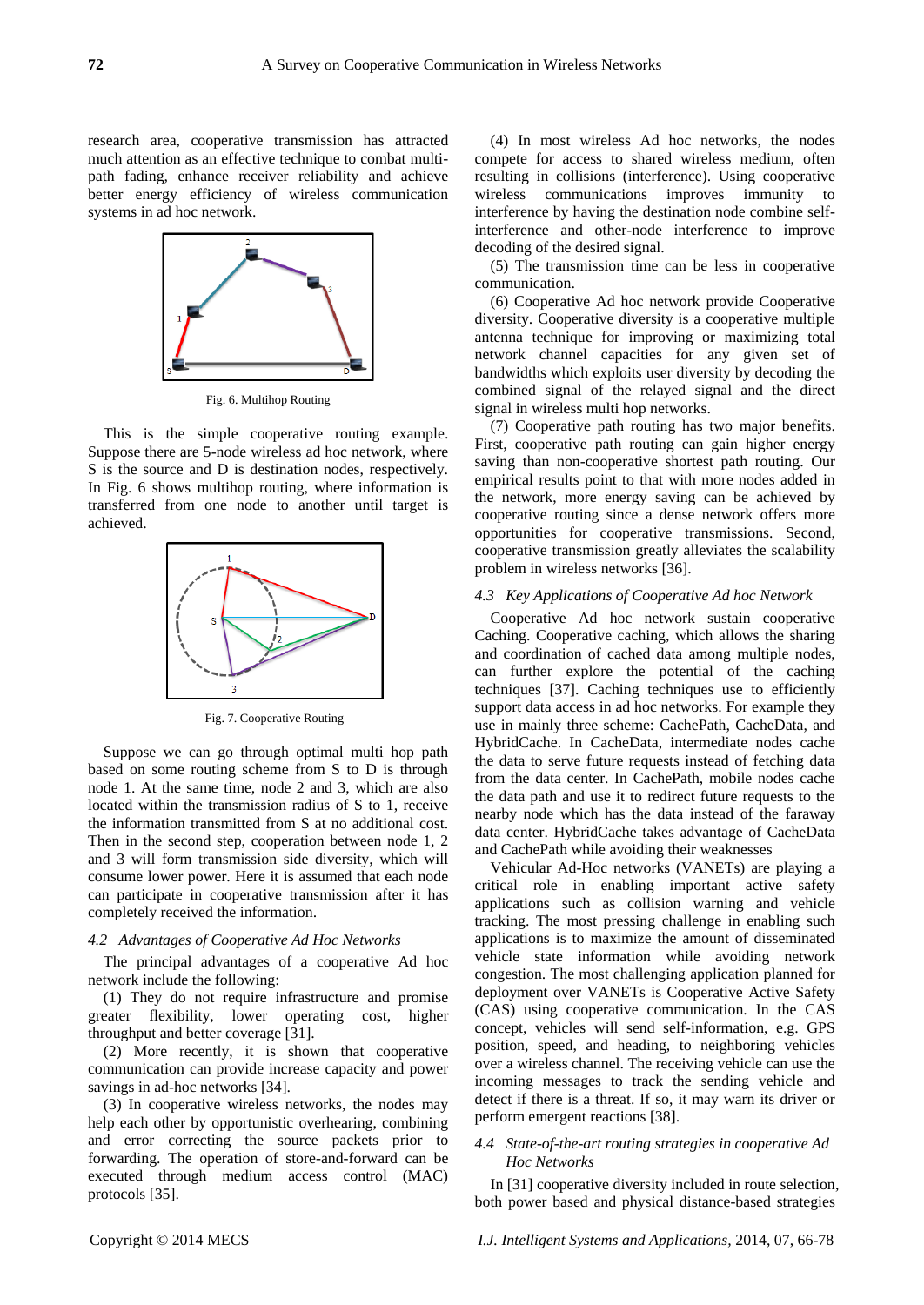could save power rather than simple multi-hop network structure. Besides this, we can say that the more nodes are permitted to take part in cooperation; the more energy could be saved. In [31], authors assume, each terminal has a single omni-directional antenna and multiple nodes are allowed to transmit their messages simultaneously. And also, each node can dynamically adjust its transmitted power and phase to control its transmission range and possibly synchronize with other nodes. There proposed metrics are based on power consumption and also physical distance.

It is assumed that the received information can be decoded without error if the received *SNR* level is above a minimum threshold min *SNR* and that no information is received otherwise. They derived link cost between S and D. Based on this they conclude that compared with traditional direct transmission, cooperative routing scheme can save more power than simple multihop strategy. And the reason is that through cooperative diversity, sets of wireless terminals benefit by relaying messages for each other to propagate redundant signals over multiple paths in the network [30]. This redundancy allows the ultimate receivers to essentially average channel variations resulting from fading, shadowing, and other forms of interference [31]. The more nodes participate in cooperation, the more energy could be saved.

In [50], the authors propose a Capacity-Optimized COoperative (COCO) topology control scheme to improve the network capacity in mobile ad hoc networks (MANETs) by jointly considering both upper layer network capacity and physical layer cooperative communications. The network topology in a MANET is changing dynamically due to user mobility, traffic, node batteries, and so on. Meanwhile, the topology in a MANET is controllable by adjusting some parameters such as the transmission power, channel assignment, etc. As topology control is to determine the existence of wireless links subject to network connectivity, the general topology control problem can be expressed as

$$
G^* = \arg \max f(G),\tag{2}
$$

#### s.t. *network connectivity*.

The problem Eq. 2 uses the original network topology G, which contains mobile nodes and link connections, as the input. According to the objective function, a better topology  $G^*(V, E^*)$  will be constructed as the output of the algorithm. G\* should contain all mobile nodes in G, and the link connections E\* should preserve network connectivity without partitioning the network. The structure of resulting topology is strongly related to the optimization objective function, which is *f*(G) in Eq. 1. It is difficult to collect the entire network information in MANETs. Therefore, it is desirable to design a distributed algorithm, which generally requires only local knowledge, and the algorithm is run at every node independently. Consequently, each node in the network is responsible for managing the links to all its neighbors only. If all the neighbor connections are preserved, the end-to-end connectivity is then guaranteed. Given a

neighborhood graph G*N* (V*N*, E*N*) with *N* neighboring nodes, we can define a distributed topology control problem as  $G^*N = \arg \max f(GN)$ , s.t. connectivity to all the neighbors. The objective function  $f(G)$  in Eq. 1 is critical to topology control problems. Network capacity is an important objective function. [50]

Nam-Soo Kim [34] introduced Cooperative Diversitybased Routing (CDR) Scheme which exploit the cooperative space diversity for power saving and for performance enhancement of wireless ad-hoc networks. Proposed CDR is given below:



Fig. 8. Simple Cooperative Diversity Model

They describe a model of a cooperative diversity, which has single relay node, is shown in Fig. 8. Where S is source node, R is relay node, and D is destination node, respectively. At first the transmission from the source node is started. Then, once the message is received at both of the receivers, the relay node regenerates and transmits the message at a later time slot. The destination will compare the signals from both the source and the relay node separately, and selects the signal with higher instantaneous SNR for decision to utilize the selection combining diversity [34].

They calculate outage probability and the probability that the message is transmitted successfully from one node to another, respectively. The required average SNR for the target outage probability increases with the number of nodes in MMR. However, the required average SNR decreases with the increase of the number of nodes in CDR [34] .By increasing number of nodes in CDR causes target outage probability is reduced. The limitation of the paper is that for better transmitting power they sacrifices throughput.

Considering new challenge in cooperative wireless networks, Shoukang Zheng proposed in a routing metric ETTC (Expected Transmission Time with Cooperation) based on average transmission time with the opportunistic cooperation. Their goal is to calculate optimum route and select the best next hop with a MAC layer based on cooperative 802.11 MAC. Node *s* looks into its routing table to find its next hop *d* .From this figure we can see that cooperative approach helps reducing the transmission time to the next hop. The transmission time can be less in spite of relaying requires an additional transmission, because relay nodes *r* which are within the range of both *s* and *d* have a small link distance compared to the link between node *s* and node *d*. The cooperation gain is achieved due to transmission time reduction.

In Fig. 9 the path metric assigned to the graph is the transmission time. We have to reach destination node *v*6 through source node is *v*1. *v*4 has the potential cooperative node *v*3 to help transmit. Although hop-count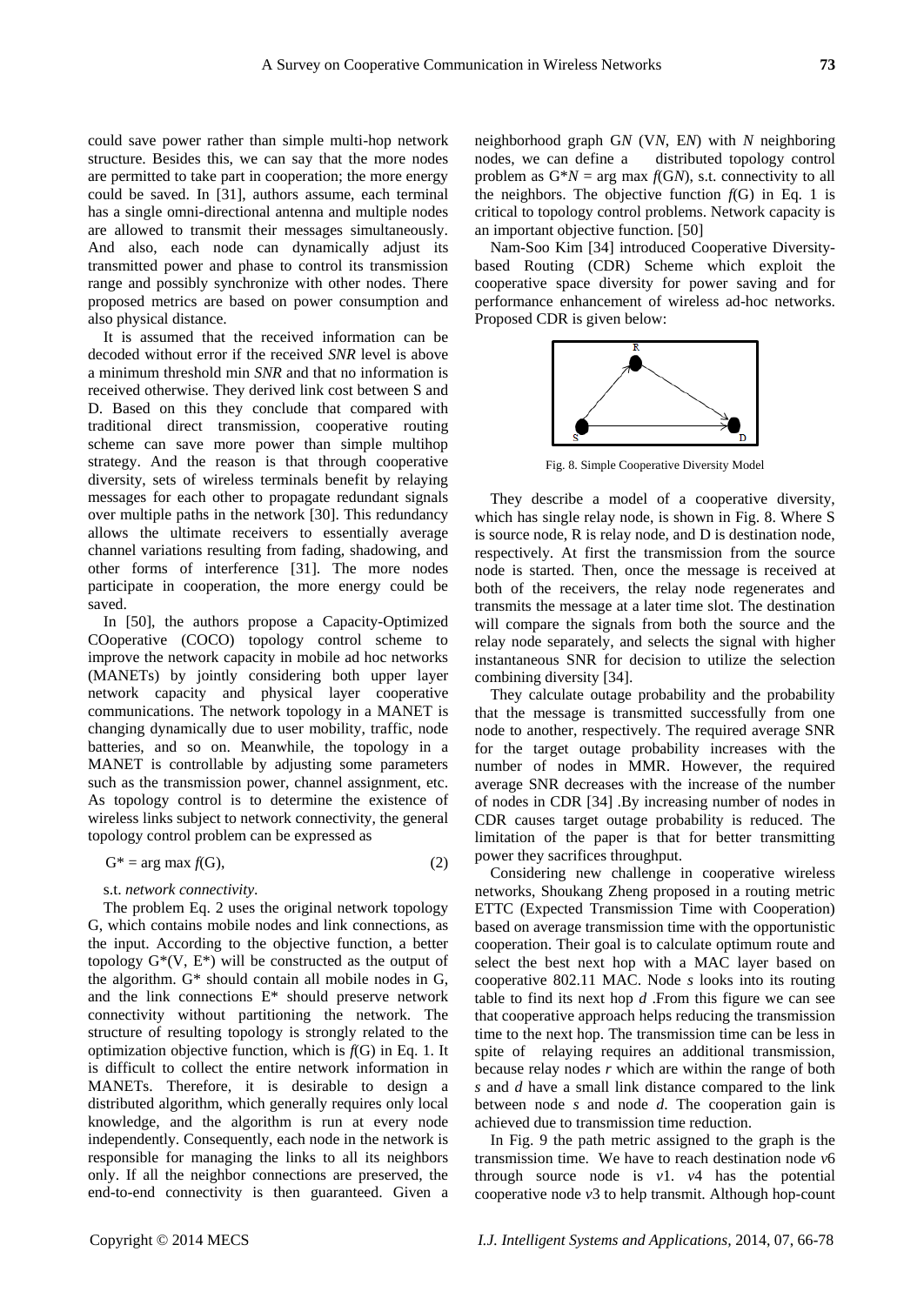based routing protocol prefers the route  $v1 \rightarrow v2 \rightarrow v6$ for the transmission from  $v1$  to  $v6$ , the routing metric is based on of transmission time that determines the route  $v1 \rightarrow v4 \rightarrow v5 \rightarrow v6$  for the flow from *v*1 to *v*6.we can see that minimum hop count based scheme has less hops than the proposed scheme.



Fig. 9. Network topology

Since the selection of cooperative nodes could be decided at random and the route is updated in a greater timescale compared with the change of the channel states, a statistical estimation of average transmission time among the neighboring nodes is more reasonable [35].

In this paper cooperation gain is measure using approximation of time spend between two node .The routing metric ETTC(s,d) between parent node *s* and its candidate next hop node *d* as follows:

$$
ETTC(s, d) = Tsrd Pc + Tsd (1 - Pc)
$$
 (3)

Where *Pc* is the percentage of time spent on the cooperative transmissions for all the helper nodes, Tsrd is the average transmission time per packet with cooperation, and Tsd is the average transmission time per packet without cooperation.

ETTC scheme help in exploiting the cooperation gain effectively in terms of end-to-end delay and throughput. In this paper Zigui Yang investigates the power saving that can be achieved by using advanced relay-channel signaling rather than traditional multi-hop routing. In this paper, authors consider a "connection oriented" unicast problem without carrier synchronization when the source needs to continuously send a sequence of messages over one fixed route [39]. Author use decode forward scheme as it is regarded as more practical in large networks.

They prove two theorems stating Theorem 1 shows that if we find a best sequential relaying path, it is guaranteed to be optimal. Theorem 2: For an optimal sequential relaying path, the optimal power allocation policy can be implemented by a recursive power filling procedure, i.e., starting from the source; each node adjusts its transmission power such that condition is satisfied with equality sign for its immediate child [39].

In [39] authors proposed two algorithms one is *CTNCR*. In this heuristics, we first find a shortest non-cooperative path using the standard Bellman- Ford algorithm based on link-based metric and then use power filling procedure to determine the overall power consumption. Other algorithm is SNER which is essentially a greedy algorithm similar to the Prim-Dijkstra spanning tree algorithm but it stops whenever the destination is included in the tree.

Cooperative routing yields large power savings in low attenuation regimes compared to the traditional multi-hop operation and the gains are mainly due to more advanced signal processing than routing[39].

In this paper, Min Sheng described a routing protocol SCR (Small world based Cooperative Routing protocol) for large scale wireless ad hoc networks are developed with combination of small world and cooperative communications.

In small world average path length is short. If we can introduce the small world phenomenon to large scale wireless ad hoc networks, the path length between every pair of nodes may be decreased distinctly [33]. We know, multi-hop wireless ad hoc networks can only be described as a SG (Spatial Graph), where the links are determined by the radio connectivity. The most fundamental distinction between RG and SG is that one link in RG may be several hops away as in SG. SCR protocol mainly focus on the following: 1) Short-cut node selection based on small world phenomenon; 2) End-toend path establishment based on greedy routing algorithm; 3) Packet forwarding strategy by using cooperative communication link

The reason for selecting short-cut nodes is that corresponding cooperative short-cut links can reduce the average path length significantly in a network. Here endto-end path will be recognized based on greed routing algorithm. However the SCR regards the short-cut node is selected based on cooperative shut-cut link.

If the probability that the length of the cooperative short-cut link is longer that the distance between the forwarding node and its short-cut node is high, the small world phenomenon in a large scale wireless network can be restored approximately [33]. The path length will be decrease a lot. From this paper author shows that the average path length of SCR is decreased noticeably with the number of cooperation partners increasing. And also, the shorter the average length of a path, and the more efficiency of the SCR cooperative routing there is a comparison between SCR with AODV and DSR routing protocols by discussing the overheads and the packet loss rate. Overhead and packet loss is less in SCR.

#### V. COOPERATIVE ROUTING IN WIRELESS SENSOR **NETWORKS**

Wireless sensor networks (WSNs) are often deployed to perform a specific set of tasks. Therefore, the design of such a network should be optimized for these tasks. Consider, for example, a network of distributed sensors for the detection of certain events or phenomena. Sensors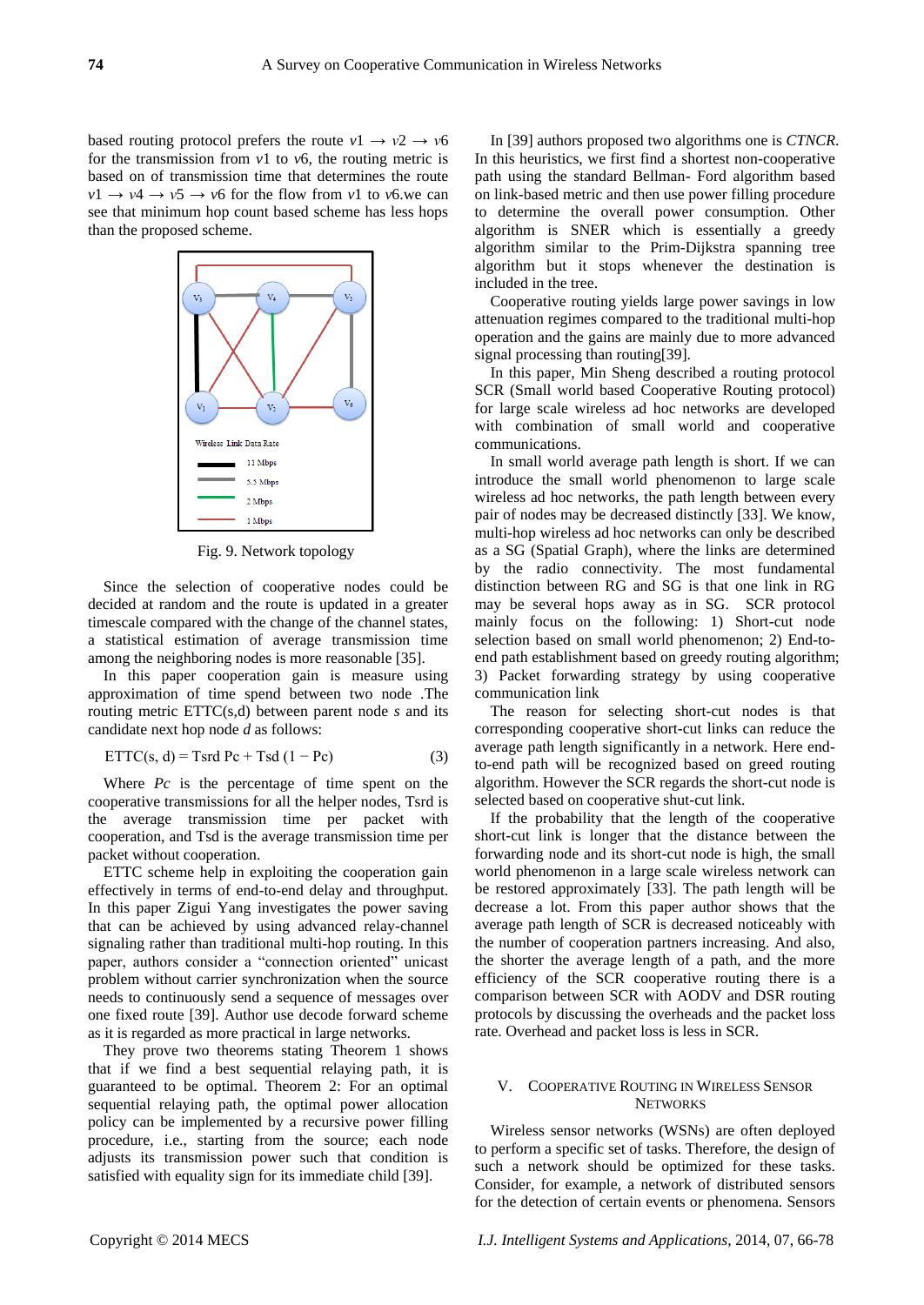may have a limited communications range, and their local detection may be unreliable. Thus, it is necessary to aggregate the data collected from multiple sensors and send them to a fusion center where a global decision can be made. The measurements at individual sensors, however, are often spatially correlated, and delivering all of this raw data to the fusion center may be both inefficient (in utilization of the network's resources) and unnecessary (for accurate detection). It is in this context that cooperative networking is especially appealing for sensor networks [40].

# *5.1 Overview of Cooperative sensor network*

Promising wireless applications such as sensor and wireless mesh networks have a growing demand for small and low cost devices that are densely deployed over a wide area. The inadequate battery life span of devices and the scarce bandwidth shared by a large amount of users often obstruct the development of these systems. Therefore, many research efforts have been made to maximize the system performance under the respective resource constraints. However, the effectiveness of these solutions could be limited by the uneven resource distribution or the diverse channel quality among users, which is especially true in highly dynamic and/or hostile environments [41]. Fascinatingly, some of these issues can be improved or resolved if users are prepared to share their local resources and cooperate in transmitting each other's messages which is the spirit of cooperative communications.



Fig. 10. Relay paths with equivalent or remedy nodes

From Xiaoxia Huang [42] paper we get the architecture of cooperative sensor network. As nearby nodes with a copy serve as caches, the next-hop node could retrieve the packet from any of them. Suppose node 1 attempts to deliver a packet to node 5 over path 1−3−5. When 1 transmits to node 3, nodes 2 and 6 may also correctly receive the packet. Cooperation among those nodes may result in high energy-efficiency and robustness when we carefully utilize diversity. If link 1−3 fails due to deep fading or the departure of node 3, then node 3 cannot receive the packet correctly. Without waiting for potential multiple retransmissions over the unreliable or disappeared link  $1 - 3$  before re-routing or dropping the packet, a substitute link  $2-4$  or  $6-5$  could transfer the packet proactively. As long as at least one link is capable of delivering the packet successfully, the packet can be received and further forwarded towards the destination. In [42] authors assume the wireless sensor network is densely deployed, so each node has plenty of neighbors.

In wireless networks, path breakage occurs more frequently due to channel fading, shadowing, interference, node mobility as well as power failure. When a path breaks, rerouting or alternative routing may be necessary and should be carried out promptly dense wireless sensor networks offer the opportunity to develop novel communication and routing techniques based on cooperation among nodes in the neighborhood. The failure probability of all links is much smaller than that of a single link [42].

#### *5.2 Advantages of Cooperative Sensor Network*

The main advantages of cooperative wireless sensor network include the following:

(1) In wireless sensor networks, path breakage occurs frequently due to node mobility, node failure, and channel impairments. Cooperative sensor network combat path breakage with minimal control overhead. In Wireless Broadcast Advantage (WBA), all nodes inside the transmission range of a single transmitting node may receive the packet; hence naturally they can serve as cooperative caching and backup nodes if the intended receiver fails to receive the packet [42].

(2) In wireless sensor networks, the radio interference and the multipath fading make wireless transmission unreliable. The cooperative delivery diversity method is an effective approach to combating multipath fading [43].

(3) Cooperative diversity is a strategy proven to offer significant gain to combat fading in wireless networks. This strategy can be applied in Wireless Sensor Networks (WSN) to offer a significant increase to the network lifetime [44].

(4) EnviroStore, is a cooperative storage system that maximizes network storage capacity. EnviroStore can (i) effectively utilize the network storage capacity of disconnected sensor networks to accommodate the most sensory data, and (ii) opportunistically offload data from overloaded network partitions to underloaded partitions via mules [45].

### *5.3 Key Applications of Cooperative Sensor Network*

A significant number of applications, however, do not require real-time information. They collect information in a month or specific period of time. There is no longer a need to uphold a base station. A user no longer has to worry about powering up the base station in the wilderness, harsh weather and animals, and enduring the risk of losing data because of a centralized point of failure.

The goal of the system is to maximize its data storage capacity by appropriately distributing storage utilization and opportunistically offloading data to external devices when possible [45]. The observation is that a large category of sensor network applications, such as environmental data logging, does not require real-time data access. Such networks generally operate in a disconnected mode. Rather than focusing on multi hop routing to a base station, an important concern becomes (i) to maximize the effective storage capacity of the disconnected sensor network such that it accommodates the most data, and (ii) to take the best advantage of data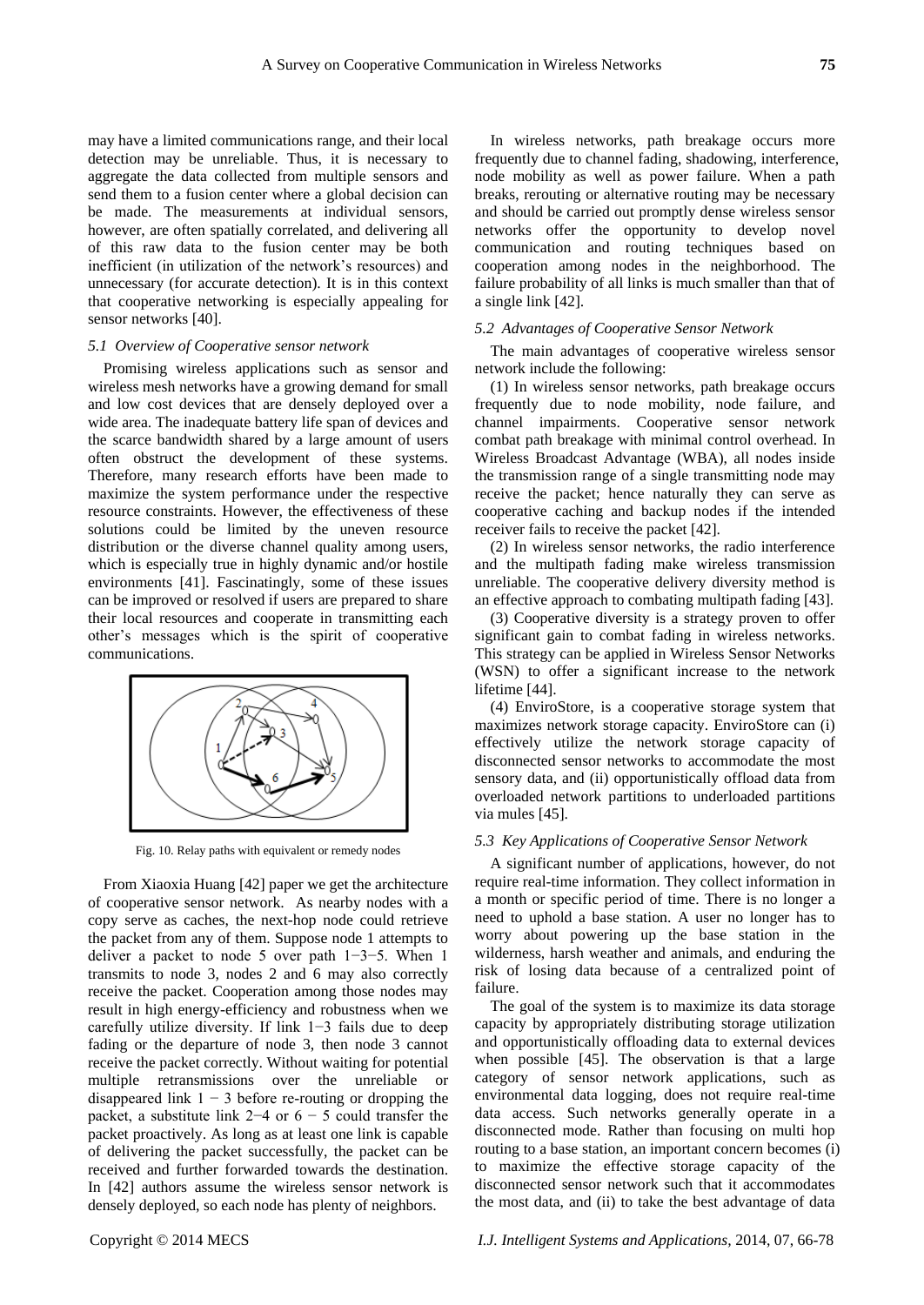upload opportunities when they become available to relieve network storage [61]. The storage system described in this paper achieves the above goals, leading to significant improvements in the amount of data collected compared to non-cooperative. EnviroStore takes into account the rate of energy consumption to avoid depletion related data loss rate [45].

Cooperative sensor network create advancement in traffic system also. The advancement of information and communication technologies accelerates the development and deployment of intelligent transportation systems. In the future cooperative traffic system, actors collect information about their immediate environment sharing it with each other, enabling all traffic entities to become context-aware.

# *5.4 State-of-the-art routing strategies in Cooperative Sensor Network*

In [51], the authors study the problem of how to strike a balance between the QoS provisioning and the energy efficiency when a cooperative communication scheme is applied to a clustered wireless sensor network. Xiaoxia Huang et al. [42] present a distributed robust routing protocol in which nodes work cooperatively to enhance the robustness of routing against path breakage. This paper describes a cross-layer robust routing protocol based on node cooperation among nearby nodes for unreliable mobile wireless sensor networks. Inside the robust path expanded from an intended path, a reliable path is selected for packet delivery. Depend on the path quality; the intended path is able to look after the varying topology. Utilizing path diversity in the robust path, the robust routing protocol is capable of selecting the best path in a wide zone for each packet. This is the difference of our RRP from traditional routing protocols. Therefore, the robustness against path breakage is improved [42].

This paper exploits the idea of cross-layer design for wireless sensor networks to improve the network performance. The paper presents a new energy efficient cooperative routing scheme with space diversity using space-time block codes (STBCs) at the same time as improving the link's energy-efficiency. In our solution, the selected multiple nodes act as multiple transmitting and receiving antennas. Full diversity from the orthogonal STBC is utilized to overcome multipath fading and to enhance power efficiency. The network performance measures, such as, network throughput and delay are analyzed via an M/G/1 queuing model [43]. The energy consumption and protocol efficiency explored.

Node cooperation is one of the unique aspect differentiating wireless sensor networks (WSNs) from usual wireless cellular networks. This paper give focus on joint clustering and optimal cooperative routing, where neighboring nodes dynamically form coalitions and cooperatively transmit packets to the next hop destination. We show that the cooperative sensor network can be modeled as an edge-weighted graph, based on which minimum energy cooperative routing is characterized by using the standard shortest path algorithm [44]. They give attention on energy-delay-constrained maximum throughput routing, which is known to be NP-hard.

Mainly look after in two individual cases firstly, where the delay can be expressed in terms of the number of hops, by using the bi-section method to find the maximum throughput routing; secondly For large scale networks where the end-to-end delay can be approximated as the product of the number of hops and the average one-hop delay, we present a polynomial time algorithm to find the maximum throughput routing. Here well-known Dijkstra's algorithm is used to find the minimum energy cooperative routing path. The minimum energy cooperative routing would achieve higher energy saving than cooperative geographic routing, simply because it makes use of optimal clustering to minimize the transmission cost and chooses the optimal routing path based on global information [44].

In [46], the novel node selection technique is proposed in cooperative wireless networks. The usage of proposed technique in single-hop network transmission with multiple relays between the source and destination will produce better results comparing to the existing techniques such as distributed space-time codes. This paper suggests a node selection idea in cooperative wireless networks. In a single-hop network with multiple relays, selecting a single node to aid in the transmission between a source and a destination outperforms both traditional orthogonal transmissions and distributed space-time codes. The usage of multiple hops will better the performance of wireless communication. In order to further improve the performance in wireless communication, the multiple-hops can be used instead of single-hop. The combination of cooperation and channel-adaptive routing is implemented for wireless communication in case of multiple-hop transmission.

With clustered wireless sensor network sensors within each cluster forward the message to another cluster via cooperative communication techniques. Only those sensors that correctly decode the packet from the source can take part in the following cooperative communication. Hence, the number of cooperating sensors is a random variable depending on both channel and noise realizations. In [47], authors develop an energy-efficient cooperative communication scheme for a clustered wireless sensor network. The scheme works in following ways primarily, the relay nodes are selected on a packet-by-packet basis and the number of relaying nodes is random. A sensor can act as one relay node only if it can decode the packet properly, which depends on both channel and noise realizations. Our packet-error-based analysis is more practical than existing symbol-error-based analysis, because packet errors can be detected via the cyclicredundancy-check (CRC) bits embedded in each packet [47]. Secondly, a multi-variable optimization problem to minimize the overall energy consumption, taking into accounts both the transmission energy and the circuit energy. Through numerical results, authors show that the total energy consumption can be considerably reduced by adjusting the transmit power for intra-cluster and intercluster transmission. In [47], authors also show that having more nodes in a cluster may be less energy efficient due to the extra circuit energy consumed by relay nodes.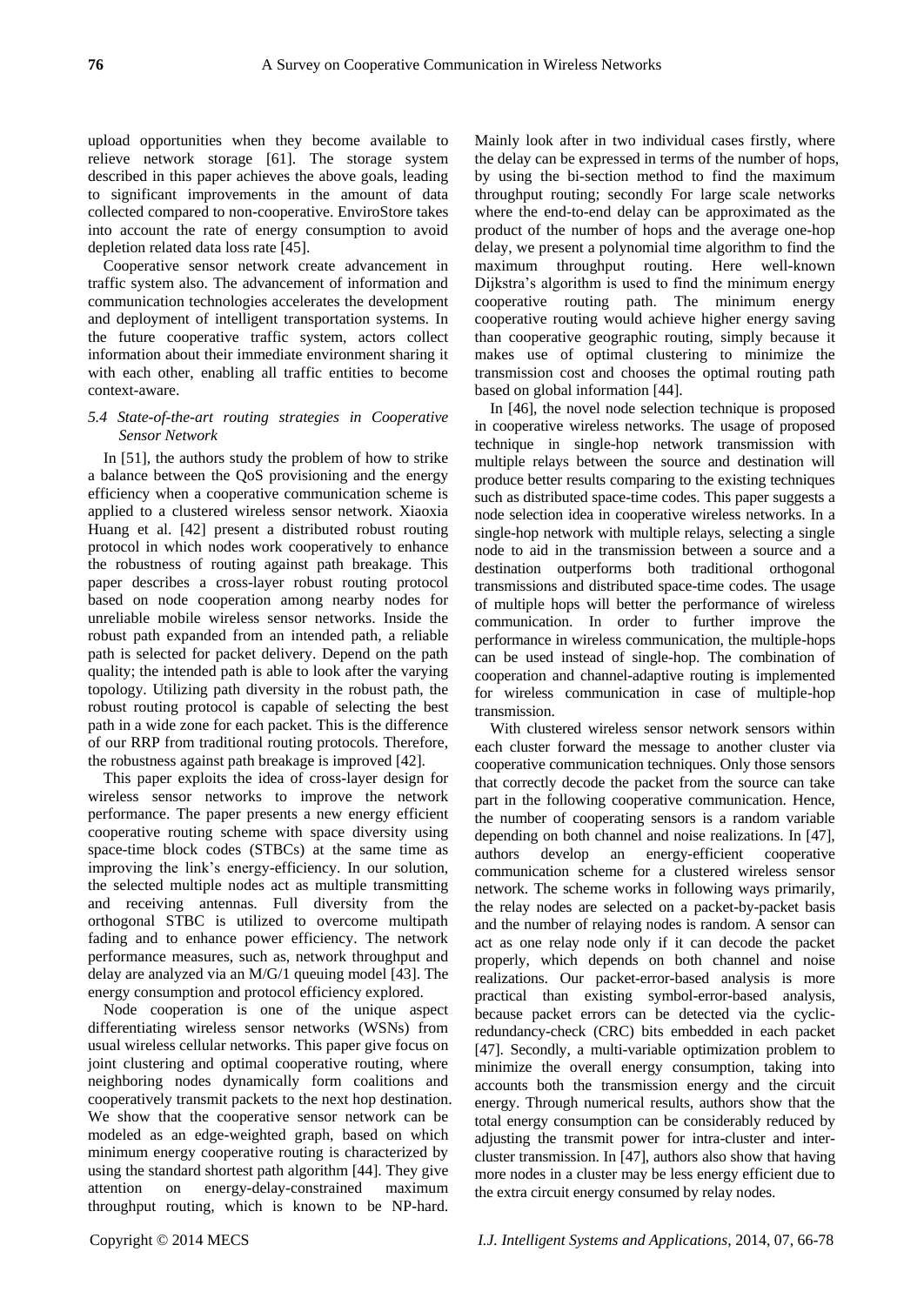#### VI. CONCLUSION

In this paper, we presented an overview on cooperative communication in wireless networks. We described the benefits of cooperative transmission than traditional non – cooperative communication. We talk about cooperative routing strategies in different networks. Here we present cooperative routing in wireless mesh networks, ad hoc networks and wireless sensor networks. We also discussed the advantages and applications of cooperative mesh network, Ad hoc networks and wireless sensor networks.

#### **REFERENCES**

- [1] Theodore S. Rappaport, "Wireless Communications PRINCIPLES AND PRACTICE," Second Edition.
- [2] A. Nosratinia, T.E. Hunter and A. Hedayat, "Cooperative communication in wireless networks," IEEE Communications Magazine, vol. 42, no. 10, October 2004, pp. 74-80.
- [3] Jin Zhang and Qian Zhang, "Cooperative Routing in Multi-Source Multi-Destination Multi-hop Wireless Networks," IEEE INFOCOM 2008 proceedings, pp. 306-310.
- [4] Amir Khandani, Jinane Aboundi, Eytan Modiano, Lizhong Zheng, "Cooperative Routing in Static Wireless Networks," IEEE Transactions on Communications, to appear, 2008.
- [5] Shoukang Zheng, "Performance Study of Cooperative Routing Metric for Multi-Hop Wireless Networks "IEEE, 2011.
- [6] Stark C. Draper, Lingjia Liu, Andreas F. Molisch, and Jonathan S. Yedidia, "Cooperative Transmission for Wireless Networks Using Mutual-Information Accumulation," IEEE transactions on information theory, vol. 57, no. 8, August 2011, pp. 5151 – 5162.
- [7] Mohamed Elhawary and Zygmunt J. Haas, "Energy-Efficient Protocol for Cooperative Networks" IEEE/ACM Transactions on networking, vol. 19, no. 2, April 2011, pp.  $561 - 574.$
- [8] Ritesh Madan, Neelesh B. Mehta*,* Andreas F. Molisch and Jin Zhang, "Energy-Efficient Decentralized Cooperative Routing in Wireless Networks," IEEE TRANSACTIONS ON AUTOMATIC CONTROL, VOL. 54, NO. 3, MARCH 2009, PP. 512-527.
- [9] Min Sheng, Jiandong Li, hongyan Li, and Yan Shi, "Small" World Based Cooperative Routing Protocol for Large Scale Wireless Ad Hoc Networks," IEEE Communications Society, to appear, 2011.
- [10] Zhiguo Ding and Kin K. Leung, "Cross-Layer Routing Using Cooperative Transmission in Vehicular Ad-hoc Networks‖ IEEE Journal on selected areas in communications, vol. 29, no. 3, March 2011, pp. 571-581.
- [11] Youngchul Sung, Saswat Misra, Lang Tong, and Anthony Ephremides, "Cooperative Routing for Distributed Detection in Large Sensor Networks" IEEE journal on selected areas in communications, vol. 25, no. 2, February 2007, pp.  $471 - 483$ .
- [12] Yun Li, Yanqiu Huang, Chonggang Wang, Xiaohu You, Ali Daneshmand, "A Cross-Layer Cooperative Method for IEEE 802.16 Mesh Networks," in IEEE/IFIP Network Operations and Management Symposium - NOMS 2010: Mini-Conference, PP. 17 – 23.
- [13] Christian Ibars and Aitor del Coso. "Increasing the Throughput of Wireless Mesh Networks with Cooperative Techniques," IST project 27402, WIP.
- [14] Behrouz A. Forouzan, "Data Communications and Networking", Fourth Edition.
- [15] Gerhard Kramer, Ivana Marić and Roy D. Yates, ―Cooperative Communications‖, Foundations and TrendsR\_ in Networking Vol. 1, Nos. 3-4 (2006) 271–425.
- [16] T. M. Cover and A. A. E. Gamal, "Capacity Theorems for the Relay Channel," IEEE Trans. Info. Theory, vol. 25, no. 5, Sept. 1979, pp. 572–584.
- [17] J.N. Laneman, "Cooperative Diversity in Wireless Networks: Algorithms and Architectures," Ph.D. Thesis, Massachusetts Institute of Technology, Aug. 2002, Cambridge, MA.
- [18] J.N. Laneman, D.N.C. Tse, G.W. Wornell, "Cooperative diversity in wireless networks: Efficient protocols and outage behavior," IEEE Transactions on Information Theory, vol. 50, issue 12, Dec. 2004, pp. 3062-3080.
- [19] J.N. Laneman, G.W. Wornell, "Distributed space-timecoded protocols for exploiting cooperative diversity in wireless networks," IEEE Transactions on Information Theory, vol. 49, issue 10, Oct. 2003, pp. 2415–25.
- [20] Pei Liu, Zhifeng Tao, Zinan Lin, Elza Erkip, and Shivendra Panwar, 
"Cooperative Wireless Communications: a Cross-layer Approach," IEEE Wireless Communications, August 2006, pp. 84-92.
- [21] Liping Wang and Viktoria Fodor "Cooperative Geographic Routing in Wireless Mesh Networks" Mobile Ad hoc and Sensor Systems (MASS), 2010 IEEE Page: 570 – 575.
- [22] Yang Wendong, Cao Yueming, Xu Youyun "Wireless Cooperative Mesh Network: A New Architecture for Network Convergence" ZTE communication Magazine, 2008.
- [23] Hicham Anouar, Christian Bonnet, Florian Kaltenberger, Raymond Knopp 
"OpenAirMesh—An Experimental Platform for Cooperative Mesh Networks" 1st COST2100 Workshop on MIMO and Cooperative Communications, June 3-4, 2008, Trondheim, Norway.
- [24] Christian Ibars, Aitor del Coso "Increasing the Throughput of Wireless Mesh Networks with Cooperative Techniques" Mobile and Wireless Communications Summit, IEEE 2007. Page(s):  $1 - 5$ .
- [25] Elzbieta Beres and Raviraj Adve" Cooperation and Routing in Multi-Hop Networks," IEEE-2007.
- [26] Yun Li1,3, Yanqiu Huang1, Chonggang Wang2, Xiaohu You3, Ali Daneshmand" A Cross-Layer Cooperative Method for IEEE 802.16 Mesh Networks" Network Operations and Management Symposium (NOMS), IEEE, 2010 .
- [27] PERKINS, C.E.: 'Ad-hoc networking' (Addison-Wesley, 2001).
- [28] E. Royer, "A review of current routing protocols for ad hoc mobile wireless networks," IEEE Personal Communications, pp. 46-55, Apr. 1999.
- [29] Xie Fang, Tian Hui, Yang Ning and Zhang Ping, "The Impact of Relaying Strategies on the Cellular System", In the 8th Wireless Word Radio Forum, Beijing, China, Mar.2004.
- [30] J. Nicholas Laneman, David N. C. Tse, and Gregory W. Wornell, "Cooperative Diversity in Wireless Networks: Efficient Protocols and Outage Behavior", IEEE Trans. inform. theory.
- [31] Xie Fang, Tian Hui, Zhang Ping, Yang Ning "Cooperative Routing Strategies in Ad hoc Networks" IEEE Vehicular Technology Conference, 2005.